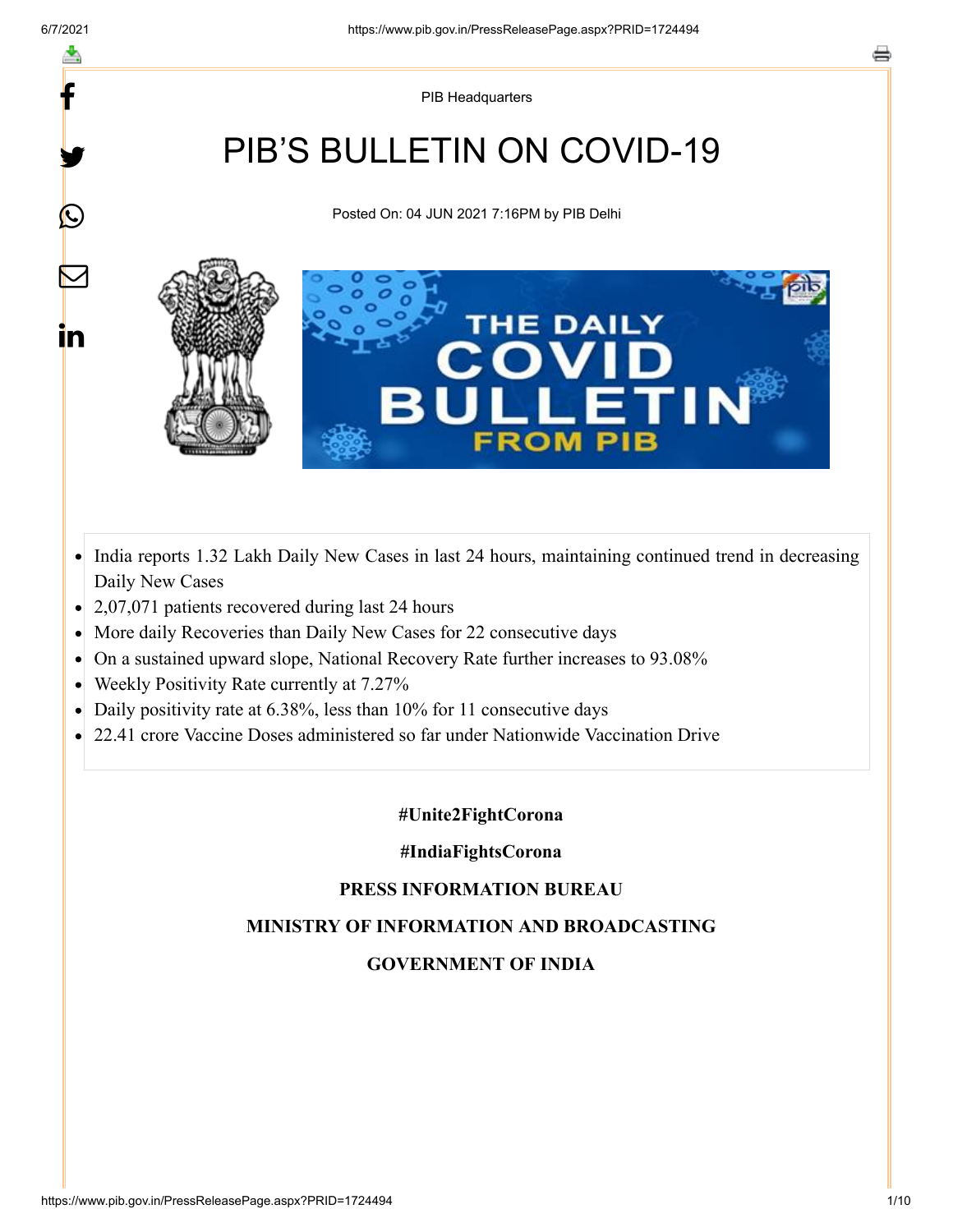$\mathbf{f}$ 

6/7/2021 https://www.pib.gov.in/PressReleasePage.aspx?PRID=1724494

| <b>Total</b><br>Cases | 2,85,74,350<br>(41, 32, 364)              |                 |                                  |                                                                                                                                                                                                                                                  |
|-----------------------|-------------------------------------------|-----------------|----------------------------------|--------------------------------------------------------------------------------------------------------------------------------------------------------------------------------------------------------------------------------------------------|
|                       | Recovered 2,65,97,655 (93.08%) ▲ 2,07,071 |                 |                                  |                                                                                                                                                                                                                                                  |
| Active                | 16,35,993 (5.73%)                         | 77,420          | $\Box$ < 5000<br>$5000 - 50,000$ | <b>Active Cases</b>                                                                                                                                                                                                                              |
| <b>Deaths</b>         | 3,40,702 (1.19%)                          | A2,713          | 2,00,000<br>Deaths               | 50,000 - 1,00,000<br>$1,00,000 - 2,00,000$                                                                                                                                                                                                       |
|                       | <b>States' Cases (Highest)</b>            | Recovered (%)   | Active (%)                       | Deaths (%)                                                                                                                                                                                                                                       |
| Maharashtra           | 57,91,413 (415,229)                       | 54,86,206 (95%) | 2,07,813 (4%)                    | 97,394 (1.7%)                                                                                                                                                                                                                                    |
| Karnataka             | 26,53,446 ( $\triangle$ 18,324)           | 23,36,096 (88%) | 2,86,819 (11%)                   | 30,531 (1.2%)                                                                                                                                                                                                                                    |
| Kerala                | 25,84,853 ( $\triangle$ 18,853)           | 23,90,779 (92%) | 1,84,699 (7%)                    | 9,375 (0.4%)                                                                                                                                                                                                                                     |
|                       | 21,72,751 ( $\triangle$ 24,405)           | 18,66,660 (86%) | 2,80,426 (13%)                   | $25,665(1.2\%)$                                                                                                                                                                                                                                  |
| <b>Tamil Nadu</b>     |                                           |                 |                                  |                                                                                                                                                                                                                                                  |
| <b>Andhra Pradesh</b> | 17,28,577 ( $\triangle 11,421$ )          | 15,78,452 (91%) | 1,38,912 (8%)                    |                                                                                                                                                                                                                                                  |
| <b>Uttar Pradesh</b>  | 16,95,212 ( $\triangle$ 1,220)            | 16,48,771 (97%) | 25,546 (2%)                      |                                                                                                                                                                                                                                                  |
| <b>Delhi</b>          | 14,27,926 ( $\triangle$ 487)              | 13,94,731 (98%) | 8,748 (1%)                       |                                                                                                                                                                                                                                                  |
| <b>West Bengal</b>    | 14,03,535 ( $\triangle$ 8,811)            | 13,25,834 (94%) | 61,780 (4%)                      |                                                                                                                                                                                                                                                  |
| Chhattisgarh          | $9,76,760 \ (\Delta 1,619)$               | 9,34,243 (96%)  | 29,378 (3%)                      |                                                                                                                                                                                                                                                  |
| Rajasthan             | 9,43,494 (41,258)                         | 9,07,527 (96%)  | 27,408 (3%)                      |                                                                                                                                                                                                                                                  |
| Gujarat               | 8,13,270 (▲1,207)                         | 7,78,976 (96%)  | 24,404 (3%)                      |                                                                                                                                                                                                                                                  |
| Odisha                | 7,90,970 ( $\triangle$ 8,839)             | 7,13,055 (90%)  | 75,042 (9%)                      |                                                                                                                                                                                                                                                  |
|                       | Madhya Pradesh 7,82,945 (A846)            | 7,60,552 (97%)  | 14,186 (2%)                      |                                                                                                                                                                                                                                                  |
| Haryana               | 7,60,019 (4980)                           | 7,38,799 (97%)  | 12,688 (2%)                      |                                                                                                                                                                                                                                                  |
| <b>Bihar</b>          | 7,10,199 ( $\triangle 1,106$ )            | 6,93,472 (98%)  | 11,431 (2%)                      |                                                                                                                                                                                                                                                  |
| Telangana             | 5,85,489 ( $\triangle$ 2,261)             | 5,49,579 (94%)  | 32,579 (6%)                      |                                                                                                                                                                                                                                                  |
| Punjab                | $5,74,114$ ( $\triangle 2,144$ )          | 5,30,601 (92%)  | 28,673 (5%)                      |                                                                                                                                                                                                                                                  |
| <b>Assam</b>          | 4,24,385 ( $\triangle$ 4,309)             | 3,68,981 (87%)  | 51,881 (12%)                     |                                                                                                                                                                                                                                                  |
| <b>Jharkhand</b>      | 3,39,930 ( $\triangle$ 1,015)             | 3,27,372 (96%)  | 7,537 (2%)                       | $11,213(0.6\%)$<br>20,895 (1.2%)<br>24,447(1.7%)<br>15,921(1.1%<br>13,139 (1.3%)<br>8,559 (0.9%)<br>9,890 (1.2%)<br>2,873 (0.4%)<br>8,207 (1.0%)<br>8,532 (1.1%)<br>5,296 (0.7%)<br>3,331(0.696)<br>14,840 (2.6%)<br>3,523 (0.8%)<br>5,021(1.5%) |

# **COVID-19 UPDATE**

On a continued downward slope, India's Active Caseload further declines to 16,35,993; less than 2 Lakh since 8 successive days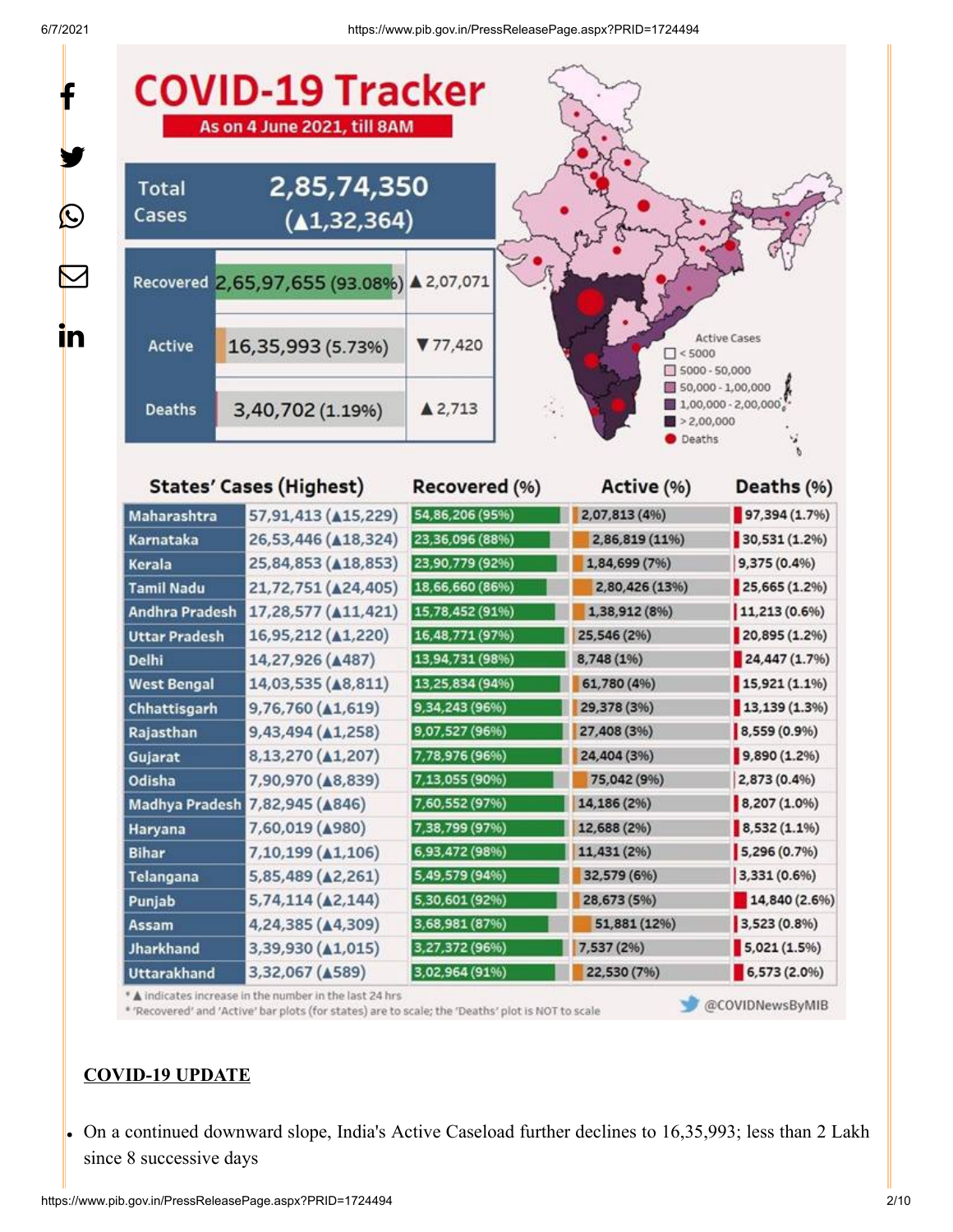In

- Active Cases decrease by 77,420 in last 24 hours
- India reports 1.32 Lakh Daily New Cases in last 24 hours, maintaining continued trend in decreasing
- Daily New Cases f
- More than 2.65 crore persons have recovered from COVID across the country so far
- 2,07,071 patients recovered during last 24 hours
- More daily Recoveries than Daily New Cases for 22 consecutive days
- On a sustained upward slope, National Recovery Rate further increases to 93.08%
- Weekly Positivity Rate currently at 7.27%

Daily positivity rate at 6.38%, less than 10% for 11 consecutive days

COVID Testing capacity substantially ramped up–35.7cr tests total conducted

22.41 crore Vaccine Doses administered so far under Nationwide Vaccination Drive

### **PM chairs meeting of CSIR Society**

#### **We have to prepare for the needs of this decade as well as the needs of the coming decades: PM**

Prime Minister Shri Narendra Modi chaired a meeting of the Council of Scientific and Industrial Research (CSIR) Society today through video conference.

Speaking on the occasion, the Prime Minister remarked that the Corona pandemic has emerged as the biggest challenge of this century. But whenever there was a big humanitarian crisis in the past, science has prepared the way for a better future. He added that the basic nature of science is to create new strength by finding solutions and possibilities during crises.

The Prime Minister lauded the scientists for the scale and speed at which the vaccines were made within a year, to save humanity from the pandemic. He said this is the first time such a big thing has happened in history. He added that in the previous century, inventions were made in other countries and India had to wait for many years. But today the scientists in our country are working at the same speed and at par with other countries. He appreciated the scientists for making India self-reliant on COVID-19 vaccines, testing kits, necessary equipment and new effective medicines in the fight against Corona. He said that bringing science and technology at par with developed countries is better for the industry and the market.

For details:<https://www.pib.gov.in/PressReleasePage.aspx?PRID=1724359>

#### **Government caps Trade Margin on Oxygen Concentrators**

In view of the extraordinary circumstances arising due to the COVID pandemic that has resulted in recent volatility in Maximum Retail Prices (MRP) of Oxygen Concentrators, the Government has decided to step-in to regulate the price of Oxygen Concentrators. As per information collected by the government, margin at the level of distributor currently ranges up to 198%.

By invoking extraordinary powers under Para 19 of the DPCO, 2013 in larger public interest NPPA has capped the Trade Margin up to 70% on Price to Distributor (PTD) level on Oxygen Concentrators. Earlier, in February 2019 NPPA had successfully capped the Trade Margin on Anti-cancer Drugs. Based on the notified Trade Margin, NPPA has instructed the manufacturers / importers to report revised MRP within three days. Revised MRPs will be informed in public domain within a week by NPPA.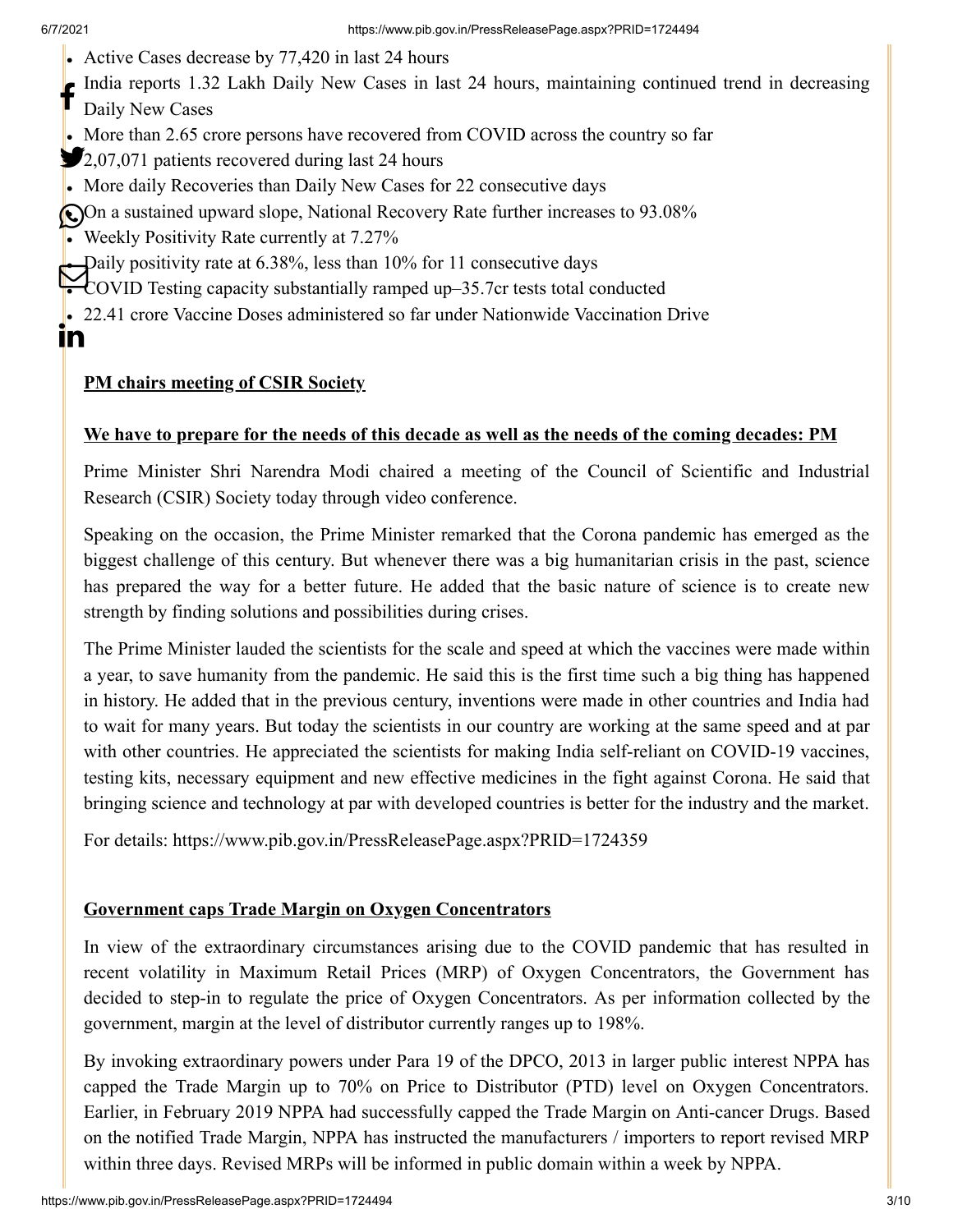f

In

For details:<https://www.pib.gov.in/PressReleasePage.aspx?PRID=1724330>

## **COVID-19 Vaccination UPDATE**

Government of India has so far provided, both through the free of cost category and through direct state procurement category, **more than 24 crore vaccine doses** (24,21,29,250) to States/UTs.

 $\bigcirc$ Of this, the total consumption, including wastages is 22,27,33,963 doses (as per data available at 8 AM today).

More than 1.93 crore COVID Vaccine doses (1,93,95,287) are still available with the States/UTs to be administered.

For details:<https://www.pib.gov.in/PressReleasePage.aspx?PRID=1724292>

# **Indian visa or stay stipulation period of foreign nationals stranded in India due to COVID-19 pandemic to be considered as deemed to be valid till 31.08.2021**

Due to non-availability of normal commercial flight operations on account of the COVID-19 pandemic since March 2020, a number of foreign nationals who came to India prior to March 2020 on valid Indian visas had got stranded in India. Keeping in view the difficulties being faced by such foreign nationals in getting their visas extended in India due to the lockdown, the Union Ministry of Home Affairs (MHA) had issued an order on 29.06.2020 conveying that the Indian Visa or stay stipulation period of such foreign nationals expiring post 30.06.2020 shall be deemed to be valid until 30 more days from the date of resumption of normal international flight operations, on gratis basis. The matter has now been reconsidered by the MHA in the light of non- resumption of normal commercial flight operations, and it has accordingly been decided that the Indian visa or stay stipulation period of such foreign nationals stranded in India will be considered as deemed to be valid till 31.08.2021 on gratis basis without levy of any overstay penalty.

For details:<https://www.pib.gov.in/PressReleasePage.aspx?PRID=1724392>

#### **Powergrid installs Oxygen Plant at District hospital, Jaisalmer**

Power Grid Corporation of India Limited (POWERGRID), installed an Oxygen Plant at District Hospital, Jaisalmer, which was inaugurated by Chief Minister of Rajasthan Shri Ashok Gehlot. The plant has been built at an estimated cost of ₹1.11 crore under CSR initiative. The installed oxygen plant has an 850 Litre/Min capacity, which will augment public health infrastructure of the state.

For details:<https://www.pib.gov.in/PressReleasePage.aspx?PRID=1724432>

#### **Oxygen Expresses cross 10000 MT of LMO delivery to the Southern States of country**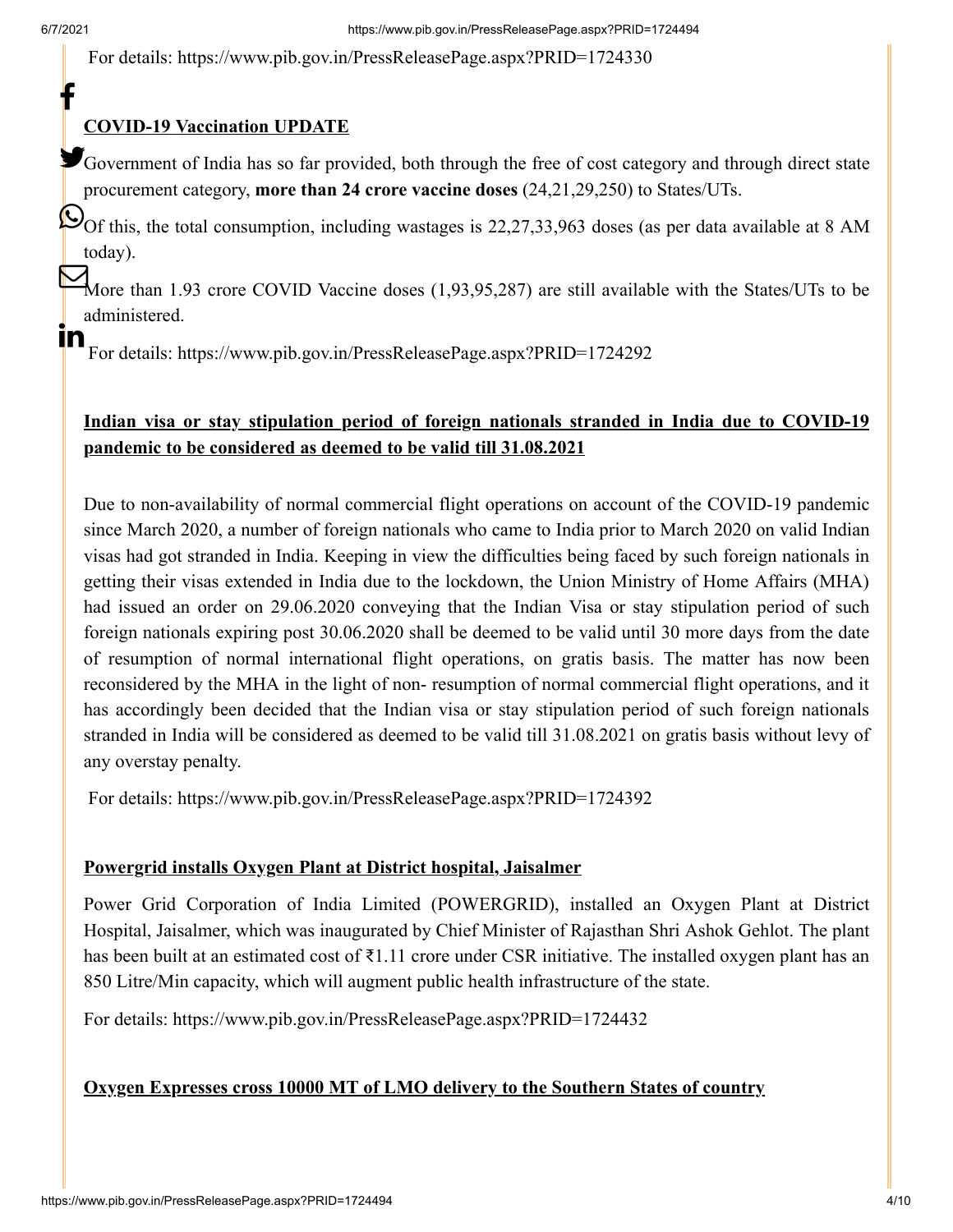<u>(W</u>

Indian Railways is continuing its journey of bringing relief by delivering Liquid Medical Oxygen(LMO) to various states across the country. So far, Indian Railways has delivered more than 24840 MT of LMO in more than 1463 tankers to various states across the country.It may be noted that 359 Oxygen Expresses have completed their journey so far and brought relief to various States.Oxygen Expresses **Crossed 10000 MT** of LMO delivery to the Southern States of country. For details: <https://www.pib.gov.in/PressReleasePage.aspx?PRID=1724375> f

#### **INPUTS FROM PIB FIELD OFFICES**

**Kerala:** Announcing aRs 20,000 crore package to tide over the crisis induced by the second wave of the Covid-19 pandemic, State Finance Minister K N Balagopal today presented the maiden budget of the Second LDF government. He also set aside Rs 1,000 crore for free vaccination for everyone aged above 18 years. An additional 500 crores would be spent to ensure related equipment and facilities for free vaccination. A new oxygen plant with a capacity of 150 metric tons will be set up and a special block to deal with communicable diseases will be formed in Medical colleges. All hospitals will also be equipped with isolation wards. Meantime, the Kerala High Court has directed the state government to vaccinate at home, bedridden patients and senior citizens who are unable to travel outside. A division bench of the Court also asked the government to take a decision on the matter within 10 days. Meanwhile, Kerala recorded 18,853 new Covid cases on Thursday. With 153 new fatalities, the death toll mounted to 9375.The test positivity rate was 15.22 %. A total of 99,53,059 people has so far been vaccinated in the state. Out of this, 78,21,551 had first dose and 21,31,508 second dose.

**Tamil Nadu:** Chief Minister M.K. Stalin chaired a meeting with representatives of Bharat Biotech International Limited at the Secretariat on Thursday to discuss the establishment of the company's vaccine manufacturing units in Tamil Nadu. CM Stalin wrote to Union Health Minister Harsh Vardhan seeking immediate allocation of at least 30,000 vials of liposomal Amphotericin B to Tamil Nadu to treat mucormycosis patients. He said 673 cases had been detected in the State. Hosur co. gets nod to make Amphotericin B: Hosur-based MylanPharma has been granted permission to produce Amphotericin B. The Greater Chennai Corporation is planning to conduct a serosurvey in the city in a fortnight. The serosurvey will be the first to be done in the second wave of the COVID19 pandemic. The daily count of Covid-19 infections dropped below the 25,000 mark in TN on Thursday. A total of 24,405 people tested positive and 460 died of the infection, taking the tally of cases to 21,72,751 and toll to 25,665. Till date 96,19,198 have been vaccinated across TN, of which 75,44,779 received first dose and 20,74,419 received second dose.

**Karnataka:**As per the State Government bulletin released for 03-06-2021, New Cases Reported: 18,324; Total Active Cases: 2,86,798; New Covid Deaths: 514; Total Covid Deaths: 30,531. Around 1,82,306 were vaccinated yesterday with a total of 1,43,27,273 have been vaccinated in the state till now. Chief Minister BS Yeddyurappa on Friday announced the second package of Rs 500 crore for various classes who have been hit by the corona lockdown. Karnataka has the third highest number of tests in the country, with the total number exceeding 3.01 crore. Express train carrying 110.84 tonnes of liquid medical oxygen from Gujarat arrived at the city's Whitefield ICD depot on Wednesday night. A total of 2,784.47 tonnes of Oxygen has been shipped to the state, Southwest Railways said.

https://www.pib.gov.in/PressReleasePage.aspx?PRID=1724494 5/10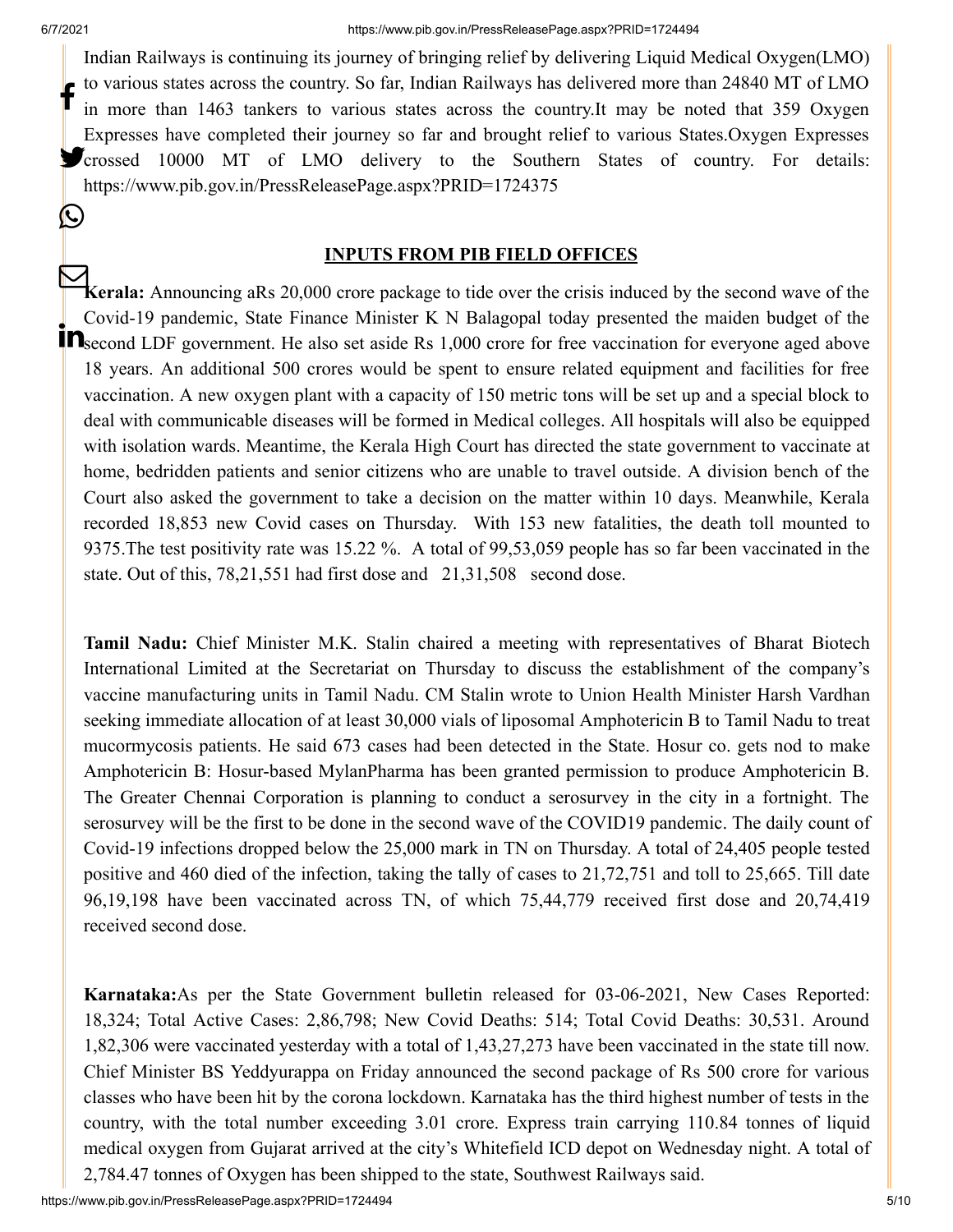**Andhra Pradesh:**State reported 11,421 new Covid-19 cases after testing 86,223 samples with 81 deaths, while 16,223 got discharged during the last 24 hours. A total of 1,03,37,846 doses of Covid vaccines have been administered in the state as on yesterday, which include 77,83,529 first doses and 25,54,317 Second doses. Chief Minister YS Jagan Mohan Reddy sought the support of Kerala CM PinarayiVijayan and Chief Ministers of other States for a collaborative effort to speak in one voice and urge the Centre to Otake the responsibility of Covid-19 vaccination drive across the country. Meanwhile, as part of Operation SamudraSetu II, INS Airavat of the Eastern Naval Command arrived at Visakhapatnam yesterday with Covid relief stores which includes 158 MT of Liquid Medical Oxygen in seven Cryogenic Oxygen Tanks, 2722 Oxygen Cylinders and 10 ventilators from Vietnam and Singapore which were facilitated by the Indian Missions. The consignment is being handed over to various government agencies and NGOs **in** the mutan Missions.<br>**In** after disembarkation.

**Telangana:**As directed by the State High Court, the Health Department is taking steps to ensure that the private hospitals return the excess amount collected for treatment from Covid patients and committees are being formed to pursue the matter with the concerned private hospitals. Till now a total of 62.23 Lakh doses of Covid vaccines have been administered to various sections of the society and still 9 lakh doses of vaccine stock is available with the health department as on yesterday. Meanwhile, as many as 2,261 new Covid cases and 18 deaths were reported yesterday taking the cumulative number of Covid cases in the state to 5,85,489 and fatalities to 3,331. Number of Active cases in the state now stands at 32,579.

**Assam:**46 more Covid patients died in Assam on Thursday even as 4,309 new infections were detected during the day from 1,07,075 tests. The positivity rate was 4.02 percent. Assam Health Minister KeshabMahanta said that an additional 200 ICU beds are under construction at the parking area of the Guwahati Medical College and Hospital would be ready by mid June.Assam CM HimantaBiswaSarma said that by December this year all people in the state will be vaccinated against COVID-19.

**Manipur:**The number of daily COVID-19 positive cases in the state dipped from 729 on Wednesday to 621 on Thursday with death of 10 persons in last 24 hrs.

The State Government approved the Catholic Church's proposal of setting up a dedicated COVID-19 ward at the Catholic Medical Center (CMC) Hospital at Koirengei in Imphal .

A total of 4,01,133 have been administered COVID-19 vaccine in Manipur.

**Meghalaya:**Meghalaya witnessed a dip in COVID-19 casualties on Thursday with nine deaths reported on the day, taking the death toll to 625. Recoveries continued to outnumber fresh infections bringing the total active caseload down to 6,352.As many as 552 new cases were recorded on Thursday whereas 594 patients recuperated from the disease.

Chief Minister Conrad K. Sangma said the state government will take a call on the lockdown after weighing the rates of positivity and hospitalisation as well as the recovery trend.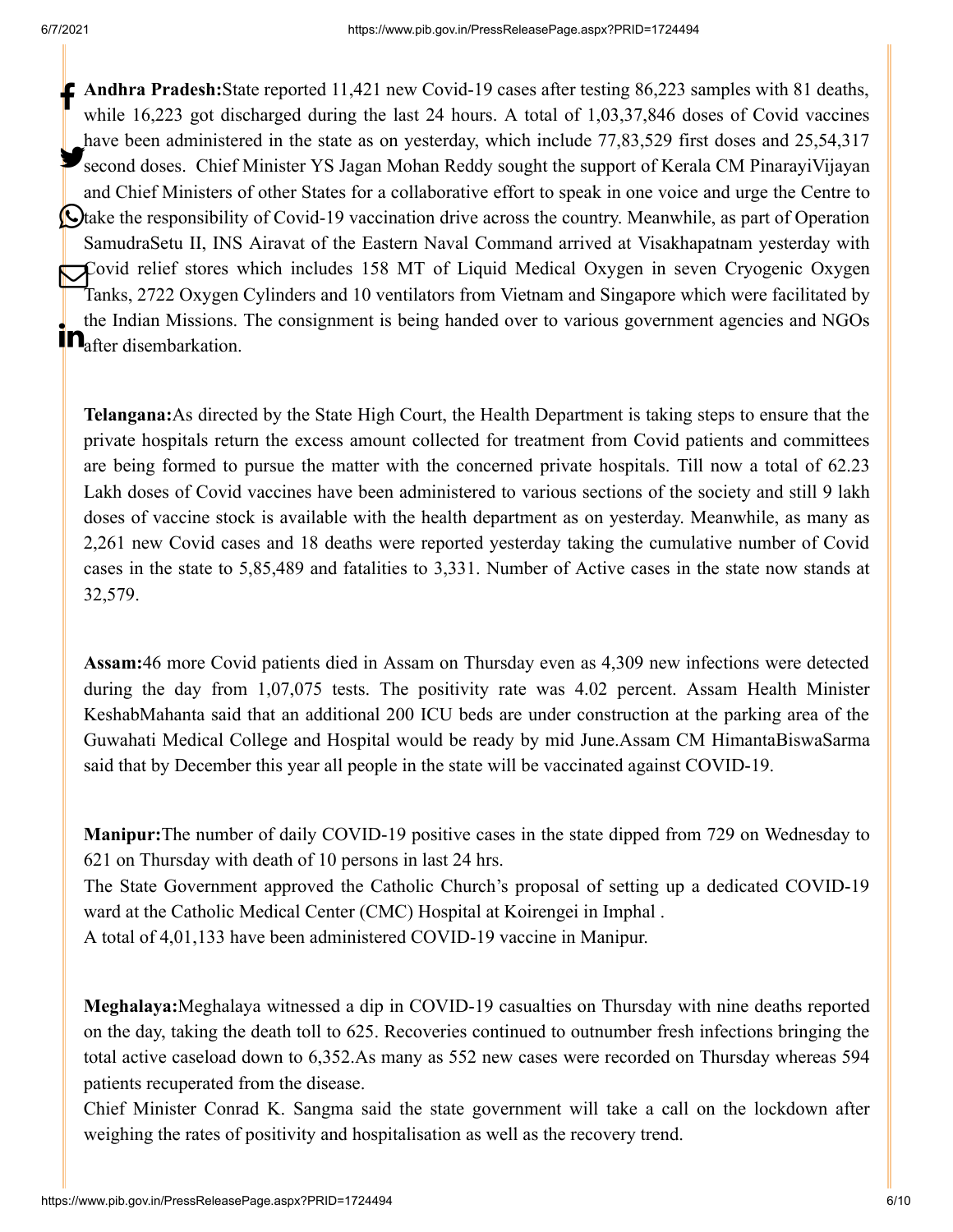**Sikkim:**289 new Covid casesin Sikkim, four deaths : Out of 1717 tests done onThursday, Sikkim recorded 289 new Covid positive cases. There were four new Covid-related deaths. The total active tally now is 4,184and total death tally so far stand at 263 in the State. f

**Tripura:**After spike in positive cases on wednesday, the overall positivity rate in the state has again come down to 4.77% with detection of 677 positive cases and death of 5 in last 24 hours. Total tests  $\odot$  done in last 24 hours is 14,188. У.

**Nagaland**:Nagaland registered 168 new Covid cases and 5 deaths on Thursday. Active cases were 4711 while tally went up to 22,240.  $\bm{\nabla}$ <u>in</u>

**Maharashtra:** The Maharashtra State Disaster Management Department has prepared a 5-level unlock plan for the state on the basis of weekly positivity rate and status of occupancy of oxygen beds in the districts. The Chief Minister's Office (CMO) has, however, clarified that the current set of curbs would continue and a final decision is yet to be taken on approving the unlock strategy. The state government said, corona infection is still not completely eradicated in the state and infection is still on the rise in some places in rural areas.Maharashtra Minister Vijay Wadettiwar has informed that the state government has decided to cancel the Class 12 state board examinations in view of the ongoing second wave of COVID-19 and a possible third wave. The state government's decision to scrap final examinations comes after the Central Board of Secondary Education (CBSE) cancelled their 12th board exams.

**Gujarat:** Gujarat government has announced the reopening of markets for longer hours from today. According to the official sources, all shops, shopping complexes, hair-cutting saloons, beauty parlors, marketing yards and other commercial establishments can now remain open from 9am to 6pm. The relaxations will be applicable in 36 cities and towns of the state including 8 big municipal corporations. However, the night curfew will remain in force till one more week from 9pm to 6am. According to the new relaxed guidelines, the restaurants can provide take-away service until 10pm now.Gujarat recorded 1,207 new COVID-19 cases in the last 24 hours, taking the tally of cases to 8,13,270. As many as 3,018 patients were discharged during the day. The tally of recoveries went up to 7,78,976. The state's recovery rate stood at 95.78 per cent. Gujarat now has 24,404 active cases, 429 of them on ventilator.

**Rajasthan**: Forty-four COVID-19 related deaths and 1,258 fresh cases were reported in Rajasthan on Thursday, taking the total number of fatalities and positive cases to 8,559 and 9,43,494 respectively. A total of 9,07,527 COVID patients have recovered from the infection while the number of active cases at present is 27,408.

**Madhya Pradesh**: With the addition of 846 fresh cases of coronavirus and 50 casualties, the tally of infections in Madhya Pradesh rose to 7,82,945, while the toll reached 8,207 on Thursday. At least 3,746 patients were discharged from hospitals in the last 24 hours, taking the count of recoveries 7,60,552. The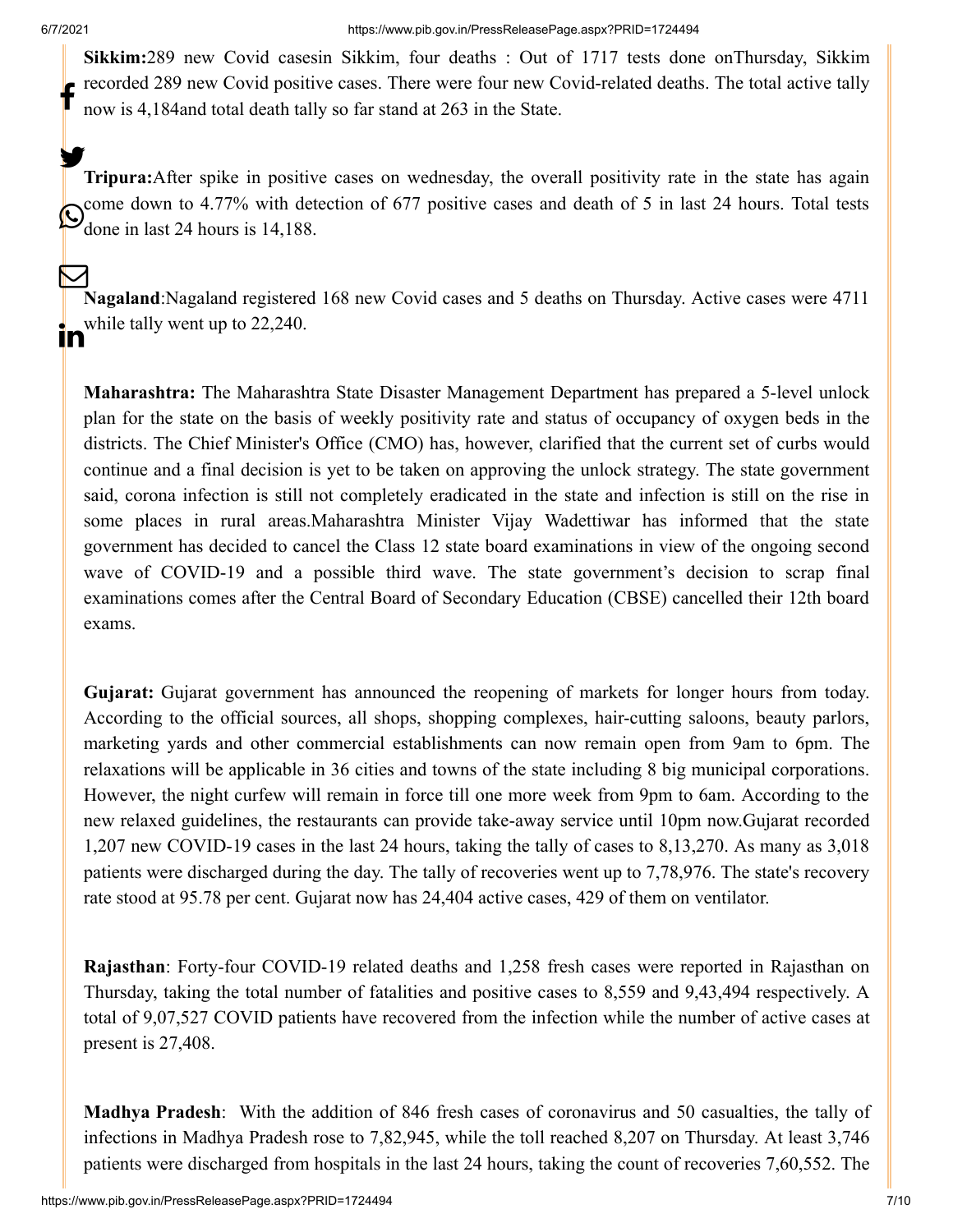.

(L)

number of active cases in the state stands at 14,186.

No new positive case has been reported in three districts of Alirajpur, Jhabua and Katni. Meanwhile, Chief Minister Shivraj Singh Chouhan, while reviewing the situation and arrangements of Corona in the state, has said that now no district of the state is in the Red Zone from the point of view of COVID infection. The state is rapidly coming out of the Corona infection. The weekly average positivity rate of all 52 districts is less than five per cent. f

**Chhattisgarh**: In Chhattisgarh, the recovery rate from COVID infection has increased to almost 97 percent. The test positivity rate in the state has come down to about three percent.

Sercent. The test positivity rate in the state has come down to about three percent.<br>Chhattisgarh's COVID-19 caseload rose to 9,76,760 on Thursday with addition of 1,619 cases, while the death toll went up by 22 to reach 13,139. The number of recoveries reached 9,34,243 after 756 people **T** were discharged from various hospitals while 3,098 others completed their home isolation during the day. The number of active cases in the state stands at 29,378.

**Goa**: Goa's coronavirus caseload rose to 1,57,847, after 572 persons tested positive for the infection on Thursday. At least 1,695 patients were discharged from hospitals, while 17 died of the infection during the day. With this, the count of recoveries reached 1,45,437 and the toll stood at 2,710. There are currently 9,700 active cases in the state.

**Punjab**: The total number of patients tested Positive is 574114. Number of active cases is 28673. Total Deaths reported is 14840. Total COVID-19 Vaccinated with 1st dose (Healthcare + Frontline Workers) is 1060266. Total COVID-19 Vaccinated with 2nd dose (Healthcare + Frontline Workers) is 307979. Total above 45 Vaccinated with 1st dose is 2902938. Total above 45 Vaccinated with 2nd dose is 482417. Total 18-44 years age group Vaccinated with 1st dose is 477700.

**Haryana**: Total Number of Samples found positive till date is 760019. Total active COVID-19 patients is 12688. Number of deaths is 8532. Cumulative number of people vaccinated till date is 5898869.

**Chandigarh**: Total Lab confirmed COVID-19 cases is 60399. Total number of Active Cases is 1135. Total number of COVID-19 deaths till date is 762.

**Himachal Pradesh**: Total number of patients tested Covid positive till date is 193137. Total number of Active Cases is 11057. Total deaths reported till date is 3217.

# **IMPORTANT TWEETS**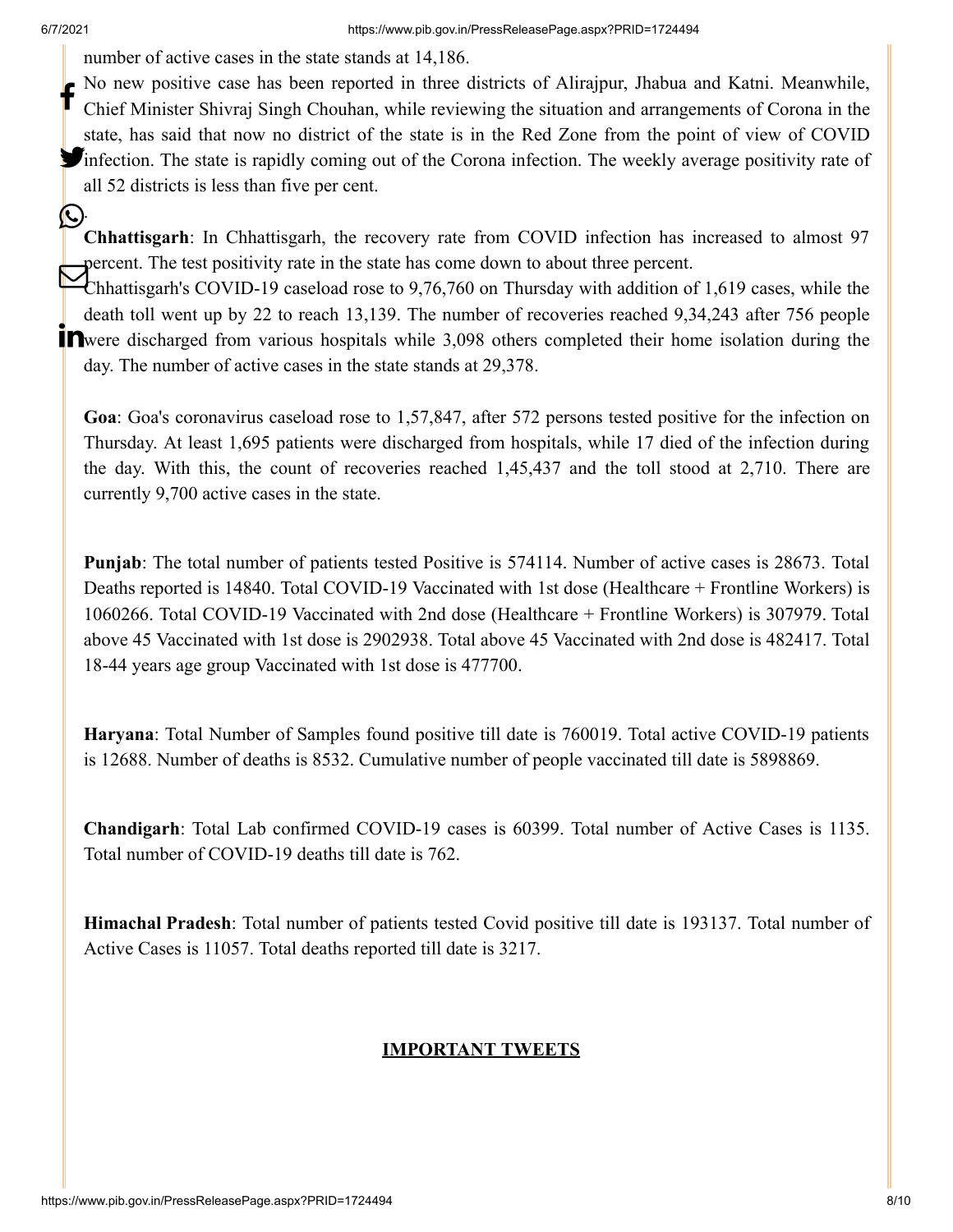